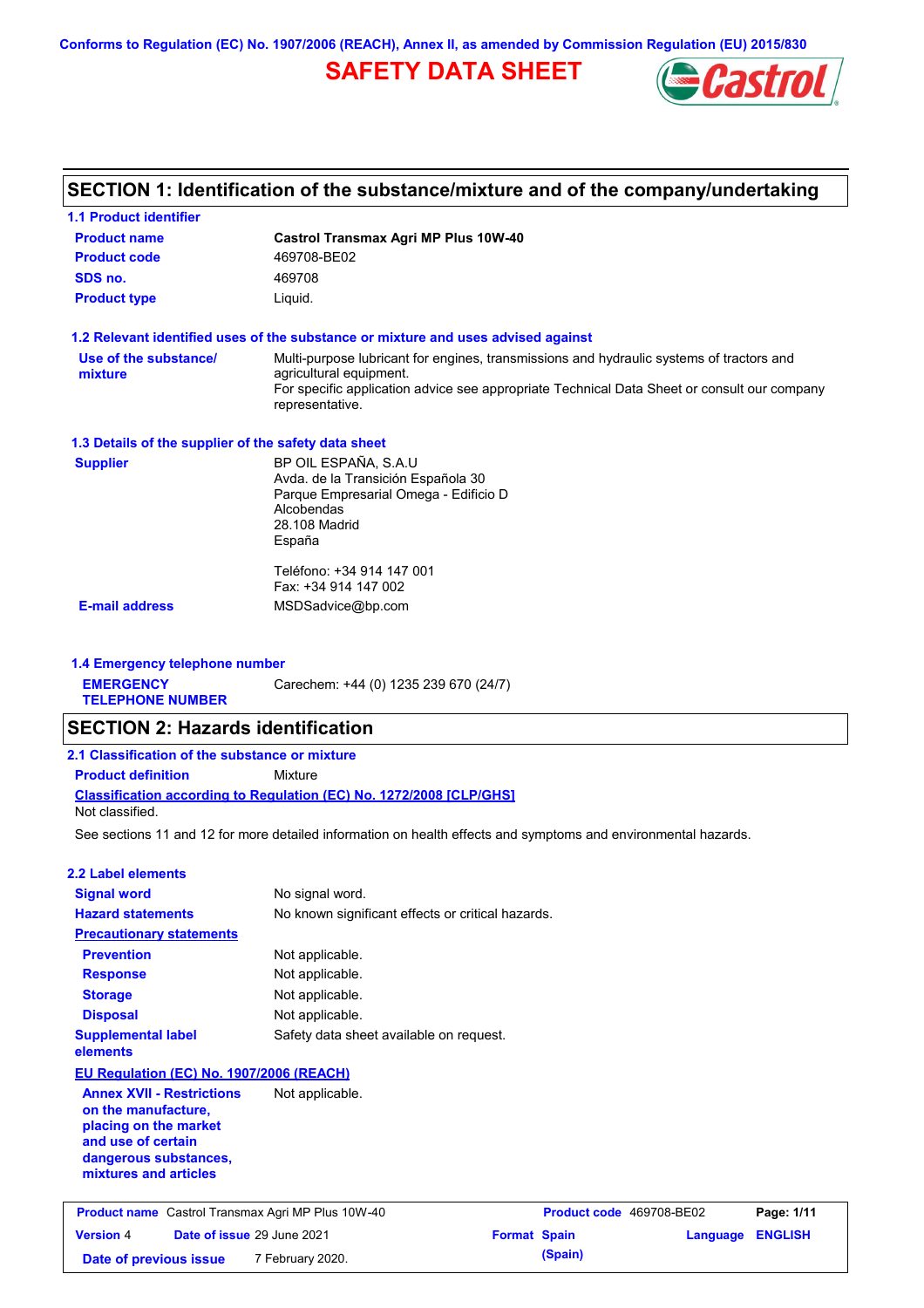# **SECTION 2: Hazards identification**

| <b>Special packaging requirements</b>                                                                                    |                                                                                                                                                                                                                                                                                                                                                                                                                                                                                                 |
|--------------------------------------------------------------------------------------------------------------------------|-------------------------------------------------------------------------------------------------------------------------------------------------------------------------------------------------------------------------------------------------------------------------------------------------------------------------------------------------------------------------------------------------------------------------------------------------------------------------------------------------|
| <b>Containers to be fitted</b><br>with child-resistant<br>fastenings                                                     | Not applicable.                                                                                                                                                                                                                                                                                                                                                                                                                                                                                 |
| <b>Tactile warning of danger</b>                                                                                         | Not applicable.                                                                                                                                                                                                                                                                                                                                                                                                                                                                                 |
| 2.3 Other hazards                                                                                                        |                                                                                                                                                                                                                                                                                                                                                                                                                                                                                                 |
| <b>Results of PBT and vPvB</b><br>assessment                                                                             | Product does not meet the criteria for PBT or vPvB according to Regulation (EC) No. 1907/2006,<br>Annex XIII.                                                                                                                                                                                                                                                                                                                                                                                   |
| <b>Product meets the criteria</b><br>for PBT or vPvB according<br>to Regulation (EC) No.<br><b>1907/2006, Annex XIII</b> | This mixture does not contain any substances that are assessed to be a PBT or a vPvB.                                                                                                                                                                                                                                                                                                                                                                                                           |
| Other hazards which do<br>not result in classification                                                                   | Defatting to the skin.<br><b>USED ENGINE OILS</b><br>Used engine oil may contain hazardous components which have the potential to cause skin<br>cancer.<br>See Toxicological Information, section 11 of this Safety Data Sheet.<br>Note: High Pressure Applications<br>Injections through the skin resulting from contact with the product at high pressure constitute a<br>major medical emergency.<br>See 'Notes to physician' under First-Aid Measures, Section 4 of this Safety Data Sheet. |
|                                                                                                                          | Experimental data on one or more of the components has been used to determine all or part of<br>the hazard classification of this product.                                                                                                                                                                                                                                                                                                                                                      |

# **SECTION 3: Composition/information on ingredients**

| <b>3.2 Mixtures</b>                                                                                 |                                                                                                |           |                                                                    |             |
|-----------------------------------------------------------------------------------------------------|------------------------------------------------------------------------------------------------|-----------|--------------------------------------------------------------------|-------------|
| <b>Product definition</b><br>Mixture                                                                |                                                                                                |           |                                                                    |             |
| Highly refined base oil (IP 346 DMSO extract < 3%). Proprietary performance additives.              |                                                                                                |           |                                                                    |             |
| <b>Product/ingredient</b><br>name                                                                   | <b>Identifiers</b>                                                                             | %         | <b>Regulation (EC) No.</b><br>1272/2008 [CLP]                      | <b>Type</b> |
| Distillates (petroleum), hydrotreated<br>heavy paraffinic                                           | REACH #: 01-2119484627-25<br>EC: 265-157-1<br>CAS: 64742-54-7<br>Index: 649-467-00-8           | 250 - ≤75 | Not classified.                                                    | $[2]$       |
| Distillates (petroleum), hydrotreated<br>heavy paraffinic                                           | REACH #: 01-2119484627-25 ≥10 - ≤25<br>EC: 265-157-1<br>CAS: 64742-54-7<br>Index: 649-467-00-8 |           | Asp. Tox. 1, H304                                                  | [1] [2]     |
| Distillates (petroleum), solvent-<br>dewaxed heavy paraffinic                                       | REACH #: 01-2119471299-27 ≤5<br>$EC: 265-169-7$<br>CAS: 64742-65-0<br>Index: 649-474-00-6      |           | Not classified.                                                    | $[2]$       |
| Distillates (petroleum), solvent-<br>dewaxed heavy paraffinic                                       | REACH #: 01-2119471299-27 ≤3<br>$EC: 265-169-7$<br>CAS: 64742-65-0<br>Index: 649-474-00-6      |           | Asp. Tox. 1, H304                                                  | [1] [2]     |
| Phosphorodithioic acid, mixed O,O-bis<br>(2-ethylhexyl and iso-Bu and iso-Pr)<br>esters, zinc salts | REACH #: 01-2119521201-61<br>EC: 288-917-4<br>CAS: 85940-28-9                                  | ≤3        | Skin Irrit. 2, H315<br>Eye Dam. 1, H318<br>Aquatic Chronic 2, H411 | $[1]$       |
| See Section 16 for the full text of the H statements declared above.                                |                                                                                                |           |                                                                    |             |

# **Type**

[1] Substance classified with a health or environmental hazard

[2] Substance with a workplace exposure limit

[3] Substance meets the criteria for PBT according to Regulation (EC) No. 1907/2006, Annex XIII

[4] Substance meets the criteria for vPvB according to Regulation (EC) No. 1907/2006, Annex XIII

[5] Substance of equivalent concern

[6] Additional disclosure due to company policy

Occupational exposure limits, if available, are listed in Section 8.

| <b>Product name</b> Castrol Transmax Agri MP Plus 10W-40 |                                                   | <b>Product code</b> 469708-BE02 |  | Page: 2/11              |  |  |
|----------------------------------------------------------|---------------------------------------------------|---------------------------------|--|-------------------------|--|--|
| <b>Version 4</b>                                         | Date of issue 29 June 2021<br><b>Format Spain</b> |                                 |  | <b>Language ENGLISH</b> |  |  |
| Date of previous issue                                   |                                                   | 7 February 2020.                |  | (Spain)                 |  |  |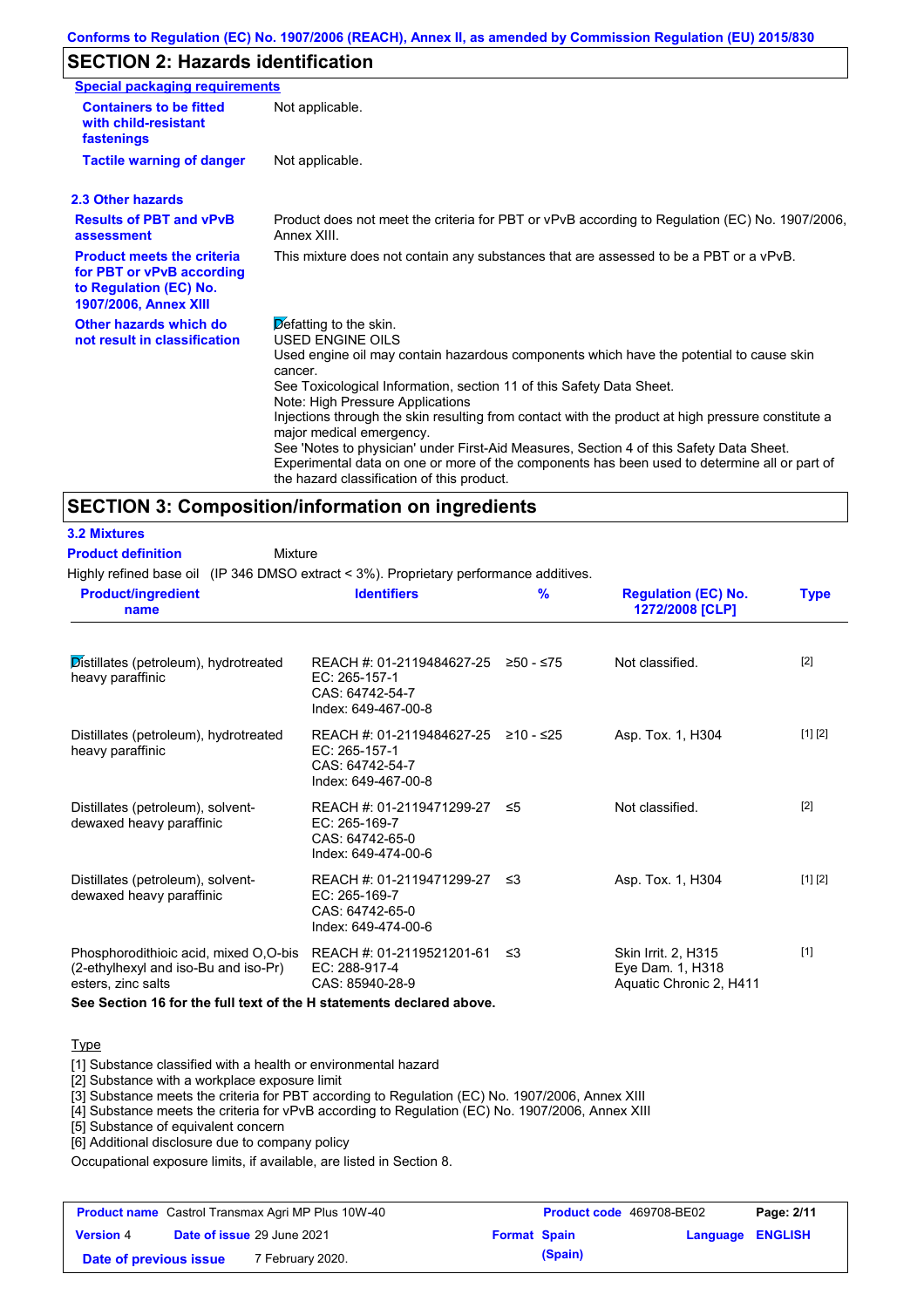### **SECTION 4: First aid measures**

#### Do not induce vomiting unless directed to do so by medical personnel. Get medical attention if symptoms occur. In case of contact, immediately flush eyes with plenty of water for at least 15 minutes. Eyelids should be held away from the eyeball to ensure thorough rinsing. Check for and remove any contact lenses. Get medical attention. **4.1 Description of first aid measures** If inhaled, remove to fresh air. Get medical attention if symptoms occur. **Ingestion Inhalation Eye contact Protection of first-aiders** No action shall be taken involving any personal risk or without suitable training. It may be dangerous to the person providing aid to give mouth-to-mouth resuscitation. **Skin contact** Wash skin thoroughly with soap and water or use recognised skin cleanser. Remove contaminated clothing and shoes. Wash clothing before reuse. Clean shoes thoroughly before reuse. Get medical attention if irritation develops.

### **4.2 Most important symptoms and effects, both acute and delayed**

See Section 11 for more detailed information on health effects and symptoms.

| <b>Potential acute health effects</b> |                                                                                                                   |
|---------------------------------------|-------------------------------------------------------------------------------------------------------------------|
| <b>Inhalation</b>                     | Vapour inhalation under ambient conditions is not normally a problem due to low vapour<br>pressure.               |
| <b>Ingestion</b>                      | No known significant effects or critical hazards.                                                                 |
| <b>Skin contact</b>                   | Defatting to the skin. May cause skin dryness and irritation.                                                     |
| <b>Eye contact</b>                    | Not classified as an eye irritant. Based on data available for this or related materials.                         |
|                                       | Delayed and immediate effects as well as chronic effects from short and long-term exposure                        |
| <b>Inhalation</b>                     | Overexposure to the inhalation of airborne droplets or aerosols may cause irritation of the<br>respiratory tract. |
| <b>Ingestion</b>                      | Ingestion of large quantities may cause nausea and diarrhoea.                                                     |
| <b>Skin contact</b>                   | Prolonged or repeated contact can defat the skin and lead to irritation and/or dermatitis.                        |
| Eye contact                           | Potential risk of transient stinging or redness if accidental eye contact occurs.                                 |
|                                       | 4.3 Indication of any immediate medical attention and special treatment needed                                    |
| Notes to physician                    | Treatment should in general he symptomatic and directed to relieving any effects                                  |

**Notes to physician** Treatment should in general be symptomatic and directed to relieving any effects. Note: High Pressure Applications Injections through the skin resulting from contact with the product at high pressure constitute a major medical emergency. Injuries may not appear serious at first but within a few hours tissue becomes swollen, discoloured and extremely painful with extensive subcutaneous necrosis. Surgical exploration should be undertaken without delay. Thorough and extensive debridement of the wound and underlying tissue is necessary to minimise tissue loss and prevent or limit permanent damage. Note that high pressure may force the product considerable distances along tissue planes.

# **SECTION 5: Firefighting measures**

| 5.1 Extinguishing media                                   |                                                                                                                                                                                                                                                                                                                                                                   |
|-----------------------------------------------------------|-------------------------------------------------------------------------------------------------------------------------------------------------------------------------------------------------------------------------------------------------------------------------------------------------------------------------------------------------------------------|
| <b>Suitable extinguishing</b><br>media                    | In case of fire, use foam, dry chemical or carbon dioxide extinguisher or spray.                                                                                                                                                                                                                                                                                  |
| <b>Unsuitable extinguishing</b><br>media                  | Do not use water jet. The use of a water jet may cause the fire to spread by splashing the<br>burning product.                                                                                                                                                                                                                                                    |
| 5.2 Special hazards arising from the substance or mixture |                                                                                                                                                                                                                                                                                                                                                                   |
| <b>Hazards from the</b><br>substance or mixture           | In a fire or if heated, a pressure increase will occur and the container may burst.                                                                                                                                                                                                                                                                               |
| <b>Hazardous combustion</b><br>products                   | Combustion products may include the following:<br>carbon oxides (CO, CO <sub>2</sub> ) (carbon monoxide, carbon dioxide)                                                                                                                                                                                                                                          |
| 5.3 Advice for firefighters                               |                                                                                                                                                                                                                                                                                                                                                                   |
| <b>Special precautions for</b><br>fire-fighters           | No action shall be taken involving any personal risk or without suitable training. Promptly<br>isolate the scene by removing all persons from the vicinity of the incident if there is a fire.                                                                                                                                                                    |
| <b>Special protective</b><br>equipment for fire-fighters  | Fire-fighters should wear appropriate protective equipment and self-contained breathing<br>apparatus (SCBA) with a full face-piece operated in positive pressure mode. Clothing for fire-<br>fighters (including helmets, protective boots and gloves) conforming to European standard EN<br>469 will provide a basic level of protection for chemical incidents. |

| <b>Product name</b> Castrol Transmax Agri MP Plus 10W-40 |  | <b>Product code</b> 469708-BE02 |         | Page: 3/11              |  |
|----------------------------------------------------------|--|---------------------------------|---------|-------------------------|--|
| Date of issue 29 June 2021<br><b>Version 4</b>           |  | <b>Format Spain</b>             |         | <b>Language ENGLISH</b> |  |
| <sup>7</sup> February 2020.<br>Date of previous issue    |  |                                 | (Spain) |                         |  |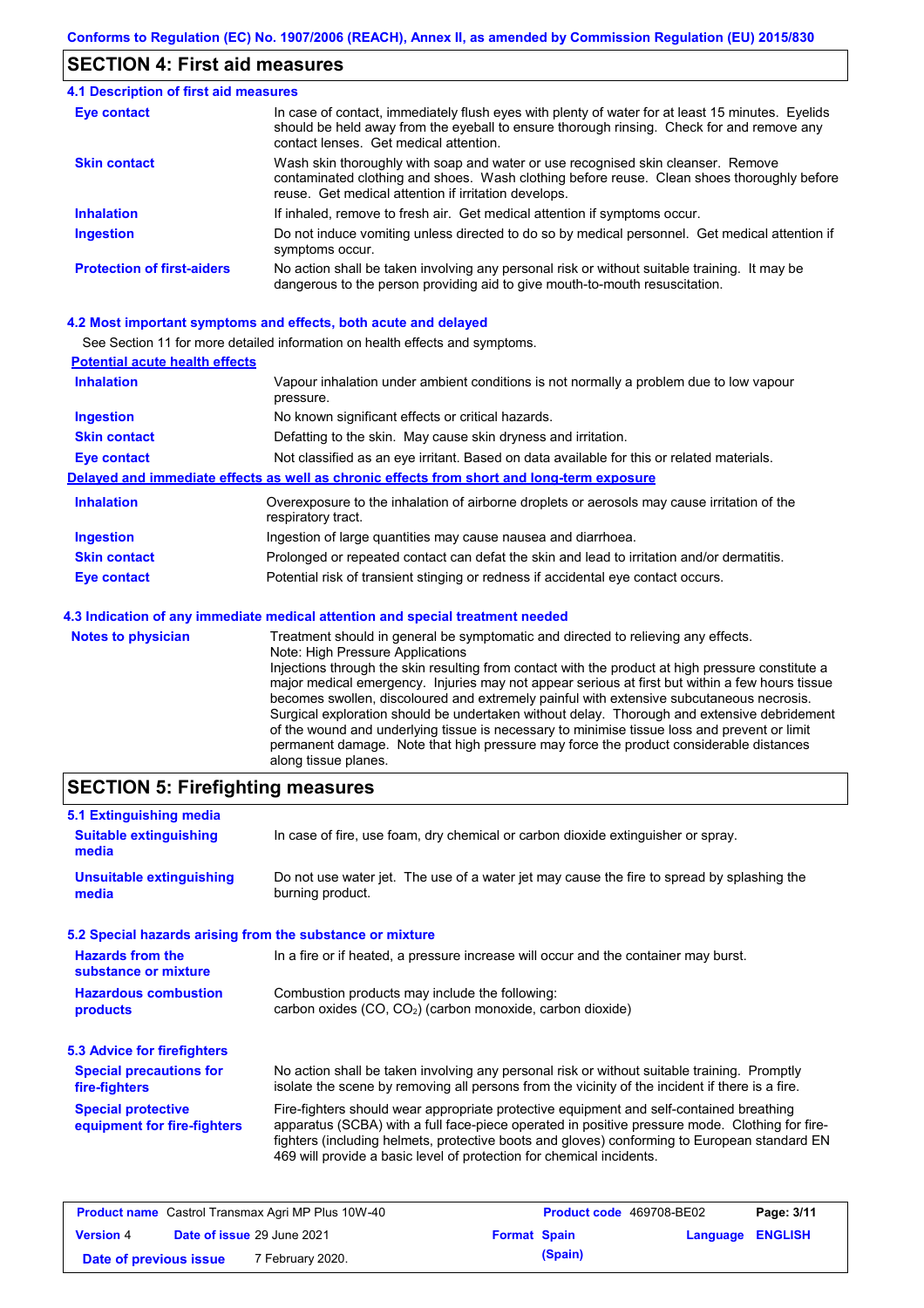# **SECTION 6: Accidental release measures**

|                                                          | 6.1 Personal precautions, protective equipment and emergency procedures                                                                                                                                                                                                                                                                                                                        |
|----------------------------------------------------------|------------------------------------------------------------------------------------------------------------------------------------------------------------------------------------------------------------------------------------------------------------------------------------------------------------------------------------------------------------------------------------------------|
| For non-emergency<br>personnel                           | No action shall be taken involving any personal risk or without suitable training. Evacuate<br>surrounding areas. Keep unnecessary and unprotected personnel from entering. Do not touch<br>or walk through spilt material. Floors may be slippery; use care to avoid falling. Put on<br>appropriate personal protective equipment.                                                            |
| For emergency responders                                 | Entry into a confined space or poorly ventilated area contaminated with vapour, mist or fume is<br>extremely hazardous without the correct respiratory protective equipment and a safe system of<br>work. Wear self-contained breathing apparatus. Wear a suitable chemical protective suit.<br>Chemical resistant boots. See also the information in "For non-emergency personnel".           |
| <b>6.2 Environmental</b><br>precautions                  | Avoid dispersal of spilt material and runoff and contact with soil, waterways, drains and sewers.<br>Inform the relevant authorities if the product has caused environmental pollution (sewers,<br>waterways, soil or air).                                                                                                                                                                    |
| 6.3 Methods and material for containment and cleaning up |                                                                                                                                                                                                                                                                                                                                                                                                |
| <b>Small spill</b>                                       | Stop leak if without risk. Move containers from spill area. Absorb with an inert material and<br>place in an appropriate waste disposal container. Dispose of via a licensed waste disposal<br>contractor.                                                                                                                                                                                     |
| <b>Large spill</b>                                       | Stop leak if without risk. Move containers from spill area. Prevent entry into sewers, water<br>courses, basements or confined areas. Contain and collect spillage with non-combustible,<br>absorbent material e.g. sand, earth, vermiculite or diatomaceous earth and place in container<br>for disposal according to local regulations. Dispose of via a licensed waste disposal contractor. |
| 6.4 Reference to other<br><b>sections</b>                | See Section 1 for emergency contact information.<br>See Section 5 for firefighting measures.<br>See Section 8 for information on appropriate personal protective equipment.<br>See Section 12 for environmental precautions.<br>See Section 13 for additional waste treatment information.                                                                                                     |

# **SECTION 7: Handling and storage**

## **7.1 Precautions for safe handling**

| <b>Protective measures</b>                                                           | Put on appropriate personal protective equipment.                                                                                                                                                                                                                                                                                                                                                                                                                                        |
|--------------------------------------------------------------------------------------|------------------------------------------------------------------------------------------------------------------------------------------------------------------------------------------------------------------------------------------------------------------------------------------------------------------------------------------------------------------------------------------------------------------------------------------------------------------------------------------|
| <b>Advice on general</b><br>occupational hygiene                                     | Eating, drinking and smoking should be prohibited in areas where this material is handled,<br>stored and processed. Wash thoroughly after handling. Remove contaminated clothing and<br>protective equipment before entering eating areas. See also Section 8 for additional<br>information on hygiene measures.                                                                                                                                                                         |
| <b>7.2 Conditions for safe</b><br>storage, including any<br><i>incompatibilities</i> | Store in accordance with local requiations. Store in a dry, cool and well-ventilated area, away<br>from incompatible materials (see Section 10). Keep away from heat and direct sunlight. Keep<br>container tightly closed and sealed until ready for use. Containers that have been opened must<br>be carefully resealed and kept upright to prevent leakage. Store and use only in equipment/<br>containers designed for use with this product. Do not store in unlabelled containers. |
| <b>Not suitable</b>                                                                  | Prolonged exposure to elevated temperature.                                                                                                                                                                                                                                                                                                                                                                                                                                              |
| 7.3 Specific end use(s)                                                              |                                                                                                                                                                                                                                                                                                                                                                                                                                                                                          |
| <b>Recommendations</b>                                                               | See section 1.2 and Exposure scenarios in annex, if applicable.                                                                                                                                                                                                                                                                                                                                                                                                                          |

# **SECTION 8: Exposure controls/personal protection**

| <b>Occupational exposure limits</b>                      | No exposure limit value known.<br><b>Exposure limit values</b>                                                                                                                                                   |  |  |  |
|----------------------------------------------------------|------------------------------------------------------------------------------------------------------------------------------------------------------------------------------------------------------------------|--|--|--|
| <b>Product/ingredient name</b>                           |                                                                                                                                                                                                                  |  |  |  |
| Distillates (petroleum), hydrotreated heavy paraffinic   | National institute of occupational safety and health (Spain).<br>TWA: 5 mg/m <sup>3</sup> 8 hours. Issued/Revised: 1/2008 Form: Mist<br>STEL: 10 mg/m <sup>3</sup> 15 minutes. Issued/Revised: 1/2008 Form: Mist |  |  |  |
| Distillates (petroleum), hydrotreated heavy paraffinic   | National institute of occupational safety and health (Spain).<br>TWA: 5 mg/m <sup>3</sup> 8 hours. Issued/Revised: 1/2008 Form: Mist<br>STEL: 10 mg/m <sup>3</sup> 15 minutes. Issued/Revised: 1/2008 Form: Mist |  |  |  |
| Distillates (petroleum), solvent-dewaxed heavy           | National institute of occupational safety and health (Spain).                                                                                                                                                    |  |  |  |
| paraffinic                                               | TWA: 5 mg/m <sup>3</sup> 8 hours. Issued/Revised: 1/2008 Form: Mist<br>STEL: 10 mg/m <sup>3</sup> 15 minutes. Issued/Revised: 1/2008 Form: Mist                                                                  |  |  |  |
| Distillates (petroleum), solvent-dewaxed heavy           | National institute of occupational safety and health (Spain).                                                                                                                                                    |  |  |  |
| <b>Product name</b> Castrol Transmax Agri MP Plus 10W-40 | Page: 4/11<br>Product code 469708-BE02                                                                                                                                                                           |  |  |  |
| Date of issue 29 June 2021<br><b>Version 4</b>           | <b>Format Spain</b><br><b>ENGLISH</b><br>Language                                                                                                                                                                |  |  |  |
| 7 February 2020.<br>Date of previous issue               | (Spain)                                                                                                                                                                                                          |  |  |  |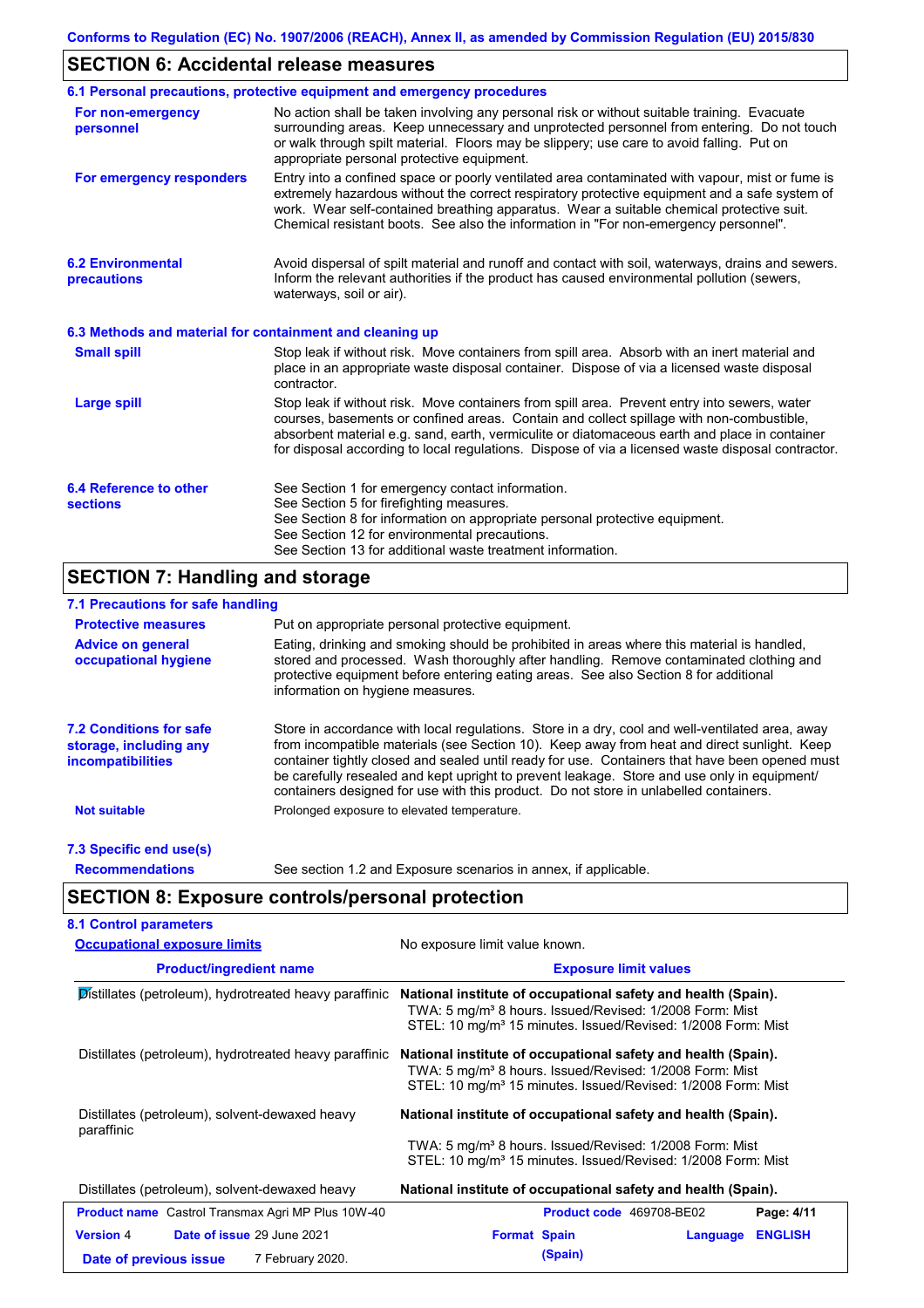# **SECTION 8: Exposure controls/personal protection**

| paraffinic |  |
|------------|--|

 TWA: 5 mg/m³ 8 hours. Issued/Revised: 1/2008 Form: Mist STEL: 10 mg/m<sup>3</sup> 15 minutes. Issued/Revised: 1/2008 Form: Mist

Whilst specific OELs for certain components may be shown in this section, other components may be present in any mist, vapour or dust produced. Therefore, the specific OELs may not be applicable to the product as a whole and are provided for guidance only.

### **Recommended monitoring procedures**

If this product contains ingredients with exposure limits, personal, workplace atmosphere or biological monitoring may be required to determine the effectiveness of the ventilation or other control measures and/or the necessity to use respiratory protective equipment. Reference should be made to monitoring standards, such as the following: European Standard EN 689 (Workplace atmospheres - Guidance for the assessment of exposure by inhalation to chemical agents for comparison with limit values and measurement strategy) European Standard EN 14042 (Workplace atmospheres - Guide for the application and use of procedures for the assessment of exposure to chemical and biological agents) European Standard EN 482 (Workplace atmospheres - General requirements for the performance of procedures for the measurement of chemical agents) Reference to national guidance documents for methods for the determination of hazardous substances will also be required.

#### **Derived No Effect Level**

No DNELs/DMELs available.

#### **Predicted No Effect Concentration**

No PNECs available

| <b>8.2 Exposure controls</b>                             |                                                                                                                                                                                                                                                                                                                                                                                                                                                                                                                                                                                                                                                                                                                                                                                                                                                                                                                                                                                                         |                          |                  |            |
|----------------------------------------------------------|---------------------------------------------------------------------------------------------------------------------------------------------------------------------------------------------------------------------------------------------------------------------------------------------------------------------------------------------------------------------------------------------------------------------------------------------------------------------------------------------------------------------------------------------------------------------------------------------------------------------------------------------------------------------------------------------------------------------------------------------------------------------------------------------------------------------------------------------------------------------------------------------------------------------------------------------------------------------------------------------------------|--------------------------|------------------|------------|
| <b>Appropriate engineering</b><br><b>controls</b>        | Provide exhaust ventilation or other engineering controls to keep the relevant airborne<br>concentrations below their respective occupational exposure limits.<br>All activities involving chemicals should be assessed for their risks to health, to ensure<br>exposures are adequately controlled. Personal protective equipment should only be considered<br>after other forms of control measures (e.g. engineering controls) have been suitably evaluated.<br>Personal protective equipment should conform to appropriate standards, be suitable for use, be<br>kept in good condition and properly maintained.<br>Your supplier of personal protective equipment should be consulted for advice on selection and<br>appropriate standards. For further information contact your national organisation for standards.<br>The final choice of protective equipment will depend upon a risk assessment. It is important to<br>ensure that all items of personal protective equipment are compatible. |                          |                  |            |
| <b>Individual protection measures</b>                    |                                                                                                                                                                                                                                                                                                                                                                                                                                                                                                                                                                                                                                                                                                                                                                                                                                                                                                                                                                                                         |                          |                  |            |
| <b>Hygiene measures</b>                                  | Wash hands, forearms and face thoroughly after handling chemical products, before eating,<br>smoking and using the lavatory and at the end of the working period. Ensure that eyewash<br>stations and safety showers are close to the workstation location.                                                                                                                                                                                                                                                                                                                                                                                                                                                                                                                                                                                                                                                                                                                                             |                          |                  |            |
| <b>Respiratory protection</b>                            | In case of insufficient ventilation, wear suitable respiratory equipment.<br>The correct choice of respiratory protection depends upon the chemicals being handled, the<br>conditions of work and use, and the condition of the respiratory equipment. Safety procedures<br>should be developed for each intended application. Respiratory protection equipment should<br>therefore be chosen in consultation with the supplier/manufacturer and with a full assessment<br>of the working conditions.                                                                                                                                                                                                                                                                                                                                                                                                                                                                                                   |                          |                  |            |
| <b>Eye/face protection</b>                               | Safety glasses with side shields.                                                                                                                                                                                                                                                                                                                                                                                                                                                                                                                                                                                                                                                                                                                                                                                                                                                                                                                                                                       |                          |                  |            |
| <b>Skin protection</b>                                   |                                                                                                                                                                                                                                                                                                                                                                                                                                                                                                                                                                                                                                                                                                                                                                                                                                                                                                                                                                                                         |                          |                  |            |
| <b>Hand protection</b>                                   | <b>General Information:</b>                                                                                                                                                                                                                                                                                                                                                                                                                                                                                                                                                                                                                                                                                                                                                                                                                                                                                                                                                                             |                          |                  |            |
|                                                          | Because specific work environments and material handling practices vary, safety procedures<br>should be developed for each intended application. The correct choice of protective gloves<br>depends upon the chemicals being handled, and the conditions of work and use. Most gloves<br>provide protection for only a limited time before they must be discarded and replaced (even the<br>best chemically resistant gloves will break down after repeated chemical exposures).                                                                                                                                                                                                                                                                                                                                                                                                                                                                                                                        |                          |                  |            |
|                                                          | Gloves should be chosen in consultation with the supplier / manufacturer and taking account of<br>a full assessment of the working conditions.                                                                                                                                                                                                                                                                                                                                                                                                                                                                                                                                                                                                                                                                                                                                                                                                                                                          |                          |                  |            |
|                                                          | Recommended: Nitrile gloves.<br><b>Breakthrough time:</b>                                                                                                                                                                                                                                                                                                                                                                                                                                                                                                                                                                                                                                                                                                                                                                                                                                                                                                                                               |                          |                  |            |
|                                                          | Breakthrough time data are generated by glove manufacturers under laboratory test conditions<br>and represent how long a glove can be expected to provide effective permeation resistance. It<br>is important when following breakthrough time recommendations that actual workplace<br>conditions are taken into account. Always consult with your glove supplier for up-to-date<br>technical information on breakthrough times for the recommended glove type.<br>Our recommendations on the selection of gloves are as follows:                                                                                                                                                                                                                                                                                                                                                                                                                                                                      |                          |                  |            |
| <b>Product name</b> Castrol Transmax Agri MP Plus 10W-40 |                                                                                                                                                                                                                                                                                                                                                                                                                                                                                                                                                                                                                                                                                                                                                                                                                                                                                                                                                                                                         | Product code 469708-BE02 |                  | Page: 5/11 |
| <b>Version 4</b><br>Date of issue 29 June 2021           |                                                                                                                                                                                                                                                                                                                                                                                                                                                                                                                                                                                                                                                                                                                                                                                                                                                                                                                                                                                                         | <b>Format Spain</b>      | Language ENGLISH |            |

**Date of previous issue** 7 February 2020.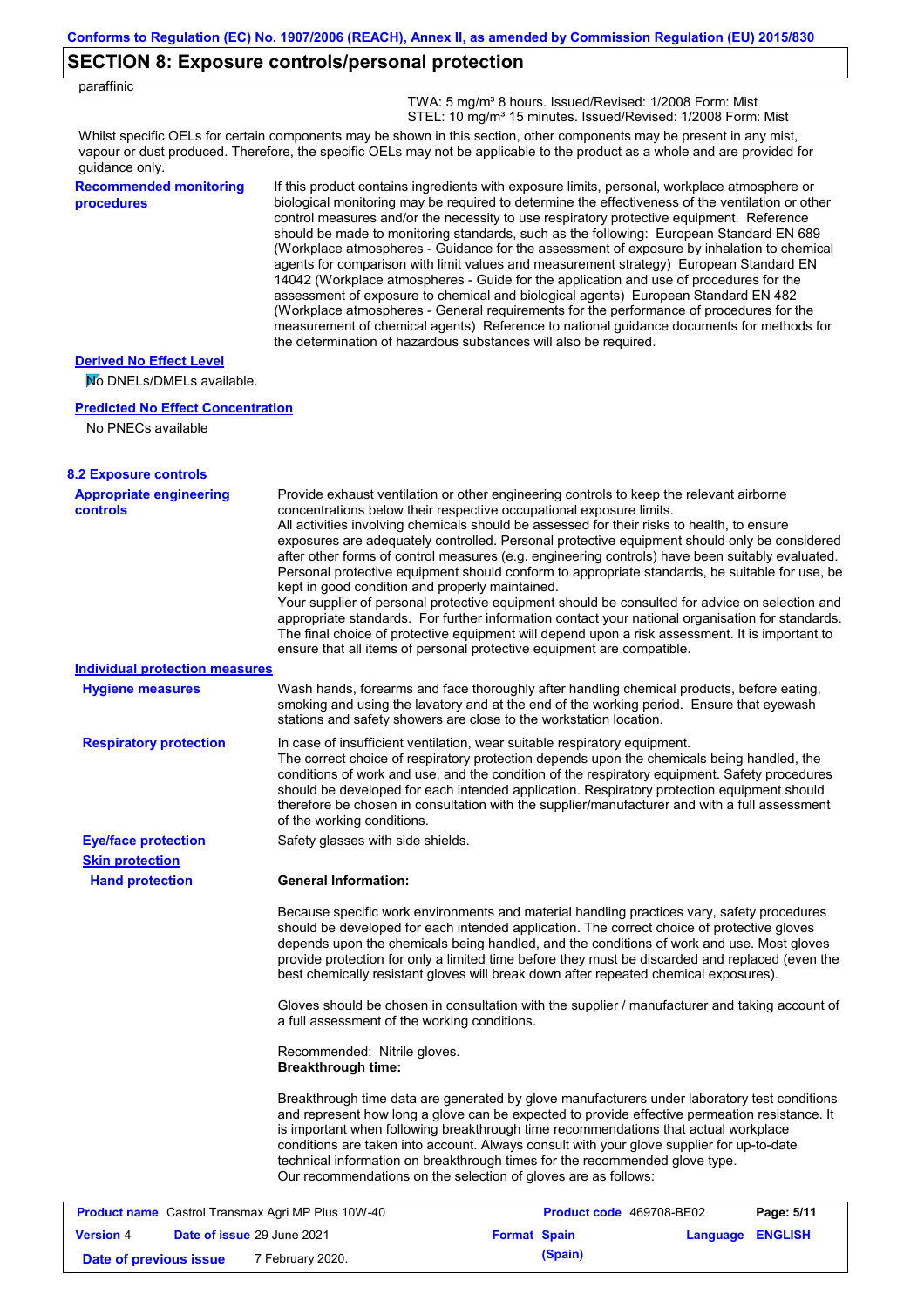# **SECTION 8: Exposure controls/personal protection**

Continuous contact:

|                                           | Gloves with a minimum breakthrough time of 240 minutes, or >480 minutes if suitable gloves<br>can be obtained.<br>If suitable gloves are not available to offer that level of protection, gloves with shorter<br>breakthrough times may be acceptable as long as appropriate glove maintenance and<br>replacement regimes are determined and adhered to.                                                                                                                                                                                                                                                                                                                              |
|-------------------------------------------|---------------------------------------------------------------------------------------------------------------------------------------------------------------------------------------------------------------------------------------------------------------------------------------------------------------------------------------------------------------------------------------------------------------------------------------------------------------------------------------------------------------------------------------------------------------------------------------------------------------------------------------------------------------------------------------|
|                                           | Short-term / splash protection:                                                                                                                                                                                                                                                                                                                                                                                                                                                                                                                                                                                                                                                       |
|                                           | Recommended breakthrough times as above.<br>It is recognised that for short-term, transient exposures, gloves with shorter breakthrough times<br>may commonly be used. Therefore, appropriate maintenance and replacement regimes must<br>be determined and rigorously followed.                                                                                                                                                                                                                                                                                                                                                                                                      |
|                                           | <b>Glove Thickness:</b>                                                                                                                                                                                                                                                                                                                                                                                                                                                                                                                                                                                                                                                               |
|                                           | For general applications, we recommend gloves with a thickness typically greater than 0.35 mm.                                                                                                                                                                                                                                                                                                                                                                                                                                                                                                                                                                                        |
|                                           | It should be emphasised that glove thickness is not necessarily a good predictor of glove<br>resistance to a specific chemical, as the permeation efficiency of the glove will be dependent<br>on the exact composition of the glove material. Therefore, glove selection should also be based<br>on consideration of the task requirements and knowledge of breakthrough times.<br>Glove thickness may also vary depending on the glove manufacturer, the glove type and the<br>glove model. Therefore, the manufacturers' technical data should always be taken into account<br>to ensure selection of the most appropriate glove for the task.                                     |
|                                           | Note: Depending on the activity being conducted, gloves of varying thickness may be required<br>for specific tasks. For example:                                                                                                                                                                                                                                                                                                                                                                                                                                                                                                                                                      |
|                                           | • Thinner gloves (down to 0.1 mm or less) may be required where a high degree of manual<br>dexterity is needed. However, these gloves are only likely to give short duration protection and<br>would normally be just for single use applications, then disposed of.                                                                                                                                                                                                                                                                                                                                                                                                                  |
|                                           | • Thicker gloves (up to 3 mm or more) may be required where there is a mechanical (as well<br>as a chemical) risk i.e. where there is abrasion or puncture potential.                                                                                                                                                                                                                                                                                                                                                                                                                                                                                                                 |
| <b>Skin and body</b>                      | Use of protective clothing is good industrial practice.<br>Personal protective equipment for the body should be selected based on the task being<br>performed and the risks involved and should be approved by a specialist before handling this<br>product.<br>Cotton or polyester/cotton overalls will only provide protection against light superficial<br>contamination that will not soak through to the skin. Overalls should be laundered on a regular<br>basis. When the risk of skin exposure is high (e.g. when cleaning up spillages or if there is a<br>risk of splashing) then chemical resistant aprons and/or impervious chemical suits and boots<br>will be required. |
| <b>Refer to standards:</b>                | Respiratory protection: EN 529<br>Gloves: EN 420, EN 374<br>Eye protection: EN 166<br>Filtering half-mask: EN 149<br>Filtering half-mask with valve: EN 405<br>Half-mask: EN 140 plus filter<br>Full-face mask: EN 136 plus filter<br>Particulate filters: EN 143<br>Gas/combined filters: EN 14387                                                                                                                                                                                                                                                                                                                                                                                   |
| <b>Environmental exposure</b><br>controls | Emissions from ventilation or work process equipment should be checked to ensure they<br>comply with the requirements of environmental protection legislation. In some cases, fume<br>scrubbers, filters or engineering modifications to the process equipment will be necessary to<br>reduce emissions to acceptable levels.                                                                                                                                                                                                                                                                                                                                                         |

# **SECTION 9: Physical and chemical properties**

### **9.1 Information on basic physical and chemical properties**

| <b>Appearance</b>                                        |                 |                     |                          |                |
|----------------------------------------------------------|-----------------|---------------------|--------------------------|----------------|
| <b>Physical state</b>                                    | Liguid.         |                     |                          |                |
| <b>Colour</b>                                            | Amber. [Light]  |                     |                          |                |
| <b>Odour</b>                                             | Not available.  |                     |                          |                |
| <b>Odour threshold</b>                                   | Not available.  |                     |                          |                |
| pH                                                       | Not applicable. |                     |                          |                |
| <b>Product name</b> Castrol Transmax Agri MP Plus 10W-40 |                 |                     | Product code 469708-BE02 | Page: 6/11     |
| <b>Version 4</b><br>Date of issue 29 June 2021           |                 | <b>Format Spain</b> | Language                 | <b>ENGLISH</b> |
| 7 February 2020.<br>Date of previous issue               |                 | (Spain)             |                          |                |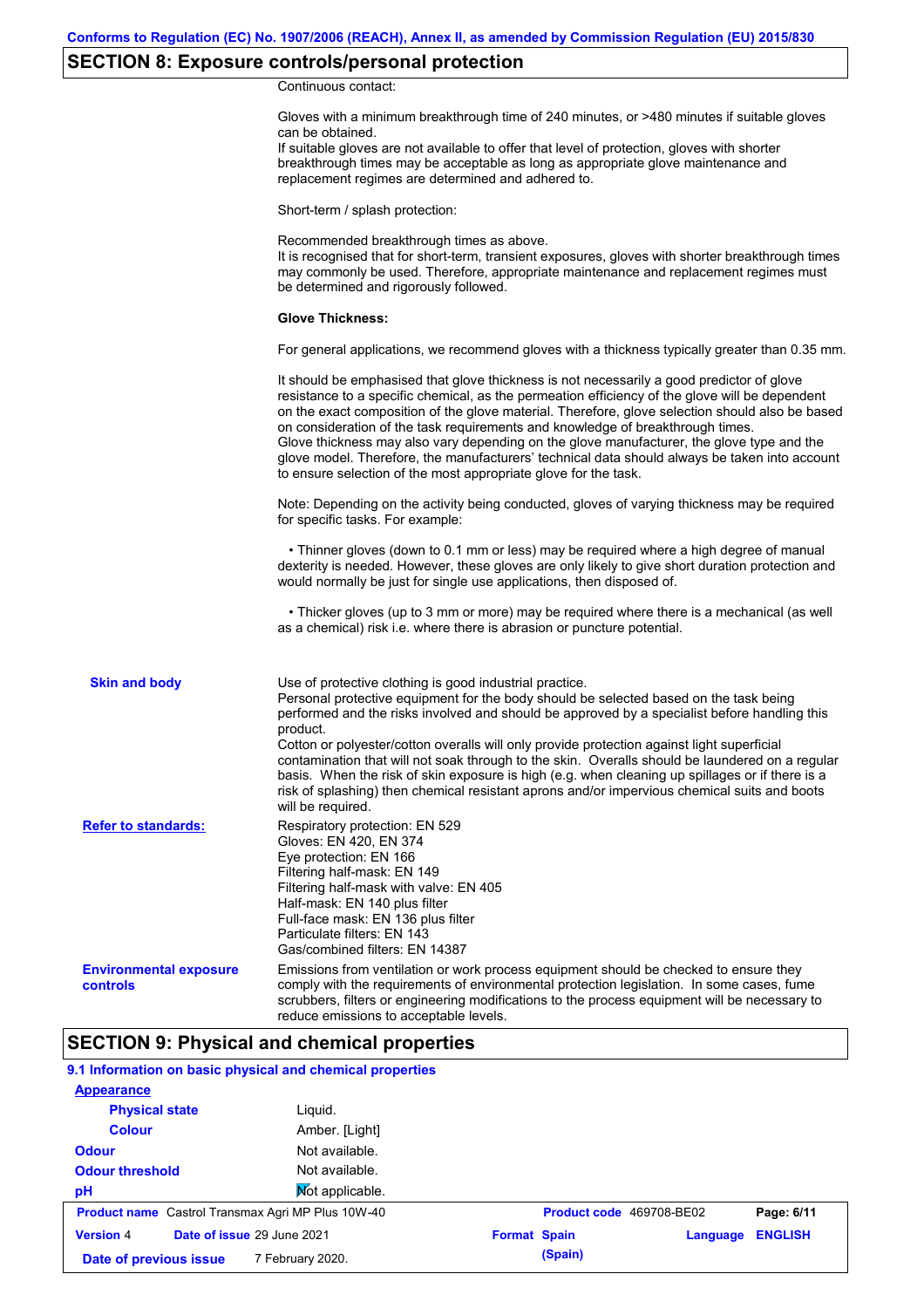# **SECTION 9: Physical and chemical properties**

| <b>Melting point/freezing point</b>                    | Not available.                                                                                                                         |
|--------------------------------------------------------|----------------------------------------------------------------------------------------------------------------------------------------|
| Initial boiling point and boiling<br>range             | Not available.                                                                                                                         |
| <b>Pour point</b>                                      | -45 $^{\circ}$ C                                                                                                                       |
| <b>Flash point</b>                                     | Open cup: >200°C (>392°F) [Cleveland.]                                                                                                 |
| <b>Evaporation rate</b>                                | Not available.                                                                                                                         |
| <b>Flammability (solid, gas)</b>                       | Not available.                                                                                                                         |
| <b>Upper/lower flammability or</b><br>explosive limits | Not available.                                                                                                                         |
| <b>Vapour pressure</b>                                 | Not available.                                                                                                                         |
| <b>Vapour density</b>                                  | Not available.                                                                                                                         |
| <b>Relative density</b>                                | Not available.                                                                                                                         |
| <b>Density</b>                                         | <1000 kg/m <sup>3</sup> (<1 g/cm <sup>3</sup> ) at 15 <sup>°</sup> C                                                                   |
| <b>Solubility(ies)</b>                                 | insoluble in water.                                                                                                                    |
| <b>Partition coefficient: n-octanol/</b><br>water      | Not available.                                                                                                                         |
| <b>Auto-ignition temperature</b>                       | Not available.                                                                                                                         |
| <b>Decomposition temperature</b>                       | Not available.                                                                                                                         |
| <b>Viscosity</b>                                       | Kinematic: 89 mm <sup>2</sup> /s (89 cSt) at $40^{\circ}$ C<br>Kinematic: 12.8 to 13.2 mm <sup>2</sup> /s (12.8 to 13.2 cSt) at 100 °C |
| <b>Explosive properties</b>                            | Not available.                                                                                                                         |
| <b>Oxidising properties</b>                            | Not available.                                                                                                                         |

### **9.2 Other information**

No additional information.

# **SECTION 10: Stability and reactivity**

| <b>10.1 Reactivity</b>                            | No specific test data available for this product. Refer to Conditions to avoid and Incompatible<br>materials for additional information.                                |
|---------------------------------------------------|-------------------------------------------------------------------------------------------------------------------------------------------------------------------------|
| <b>10.2 Chemical stability</b>                    | The product is stable.                                                                                                                                                  |
| <b>10.3 Possibility of</b><br>hazardous reactions | Under normal conditions of storage and use, hazardous reactions will not occur.<br>Under normal conditions of storage and use, hazardous polymerisation will not occur. |
| <b>10.4 Conditions to avoid</b>                   | Avoid all possible sources of ignition (spark or flame).                                                                                                                |
| 10.5 Incompatible materials                       | Reactive or incompatible with the following materials: oxidising materials.                                                                                             |
| <b>10.6 Hazardous</b><br>decomposition products   | Under normal conditions of storage and use, hazardous decomposition products should not be<br>produced.                                                                 |

# **SECTION 11: Toxicological information**

| 11.1 Information on toxicological effects                                                                                                        |                                                                                                     |                                                               |                          |          |                |  |  |
|--------------------------------------------------------------------------------------------------------------------------------------------------|-----------------------------------------------------------------------------------------------------|---------------------------------------------------------------|--------------------------|----------|----------------|--|--|
| <b>Acute toxicity estimates</b>                                                                                                                  |                                                                                                     |                                                               |                          |          |                |  |  |
| Not available.                                                                                                                                   |                                                                                                     |                                                               |                          |          |                |  |  |
| <b>Information on likely</b><br>routes of exposure                                                                                               |                                                                                                     | Routes of entry anticipated: Dermal, Inhalation.              |                          |          |                |  |  |
| <b>Potential acute health effects</b>                                                                                                            |                                                                                                     |                                                               |                          |          |                |  |  |
| <b>Inhalation</b>                                                                                                                                | Vapour inhalation under ambient conditions is not normally a problem due to low vapour<br>pressure. |                                                               |                          |          |                |  |  |
| <b>Ingestion</b>                                                                                                                                 |                                                                                                     | No known significant effects or critical hazards.             |                          |          |                |  |  |
| <b>Skin contact</b>                                                                                                                              |                                                                                                     | Defatting to the skin. May cause skin dryness and irritation. |                          |          |                |  |  |
| Eye contact                                                                                                                                      | Not classified as an eye irritant. Based on data available for this or related materials.           |                                                               |                          |          |                |  |  |
|                                                                                                                                                  | Symptoms related to the physical, chemical and toxicological characteristics                        |                                                               |                          |          |                |  |  |
| <b>Inhalation</b><br>May be harmful by inhalation if exposure to vapour, mists or fumes resulting from thermal<br>decomposition products occurs. |                                                                                                     |                                                               |                          |          |                |  |  |
| <b>Ingestion</b>                                                                                                                                 | No specific data.                                                                                   |                                                               |                          |          |                |  |  |
| <b>Product name</b> Castrol Transmax Agri MP Plus 10W-40                                                                                         |                                                                                                     |                                                               | Product code 469708-BE02 |          | Page: 7/11     |  |  |
| <b>Version 4</b><br>Date of issue 29 June 2021                                                                                                   |                                                                                                     | <b>Format Spain</b>                                           |                          | Language | <b>ENGLISH</b> |  |  |
| Date of previous issue                                                                                                                           | 7 February 2020.                                                                                    |                                                               | (Spain)                  |          |                |  |  |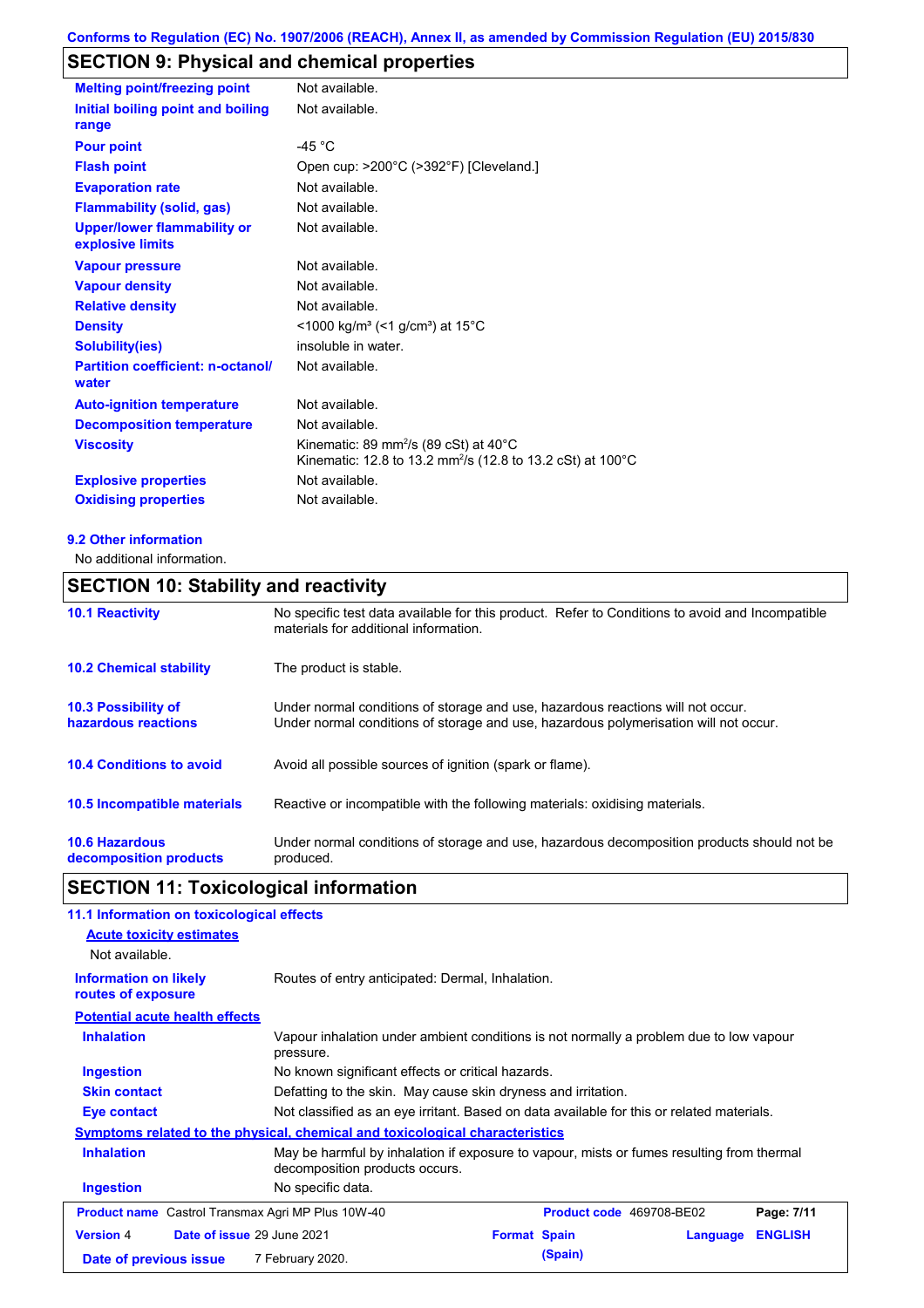# **SECTION 11: Toxicological information**

| Adverse symptoms may include the following:<br>irritation                                                                                                                                                                                                                                                                                                                                                |
|----------------------------------------------------------------------------------------------------------------------------------------------------------------------------------------------------------------------------------------------------------------------------------------------------------------------------------------------------------------------------------------------------------|
| dryness                                                                                                                                                                                                                                                                                                                                                                                                  |
| cracking                                                                                                                                                                                                                                                                                                                                                                                                 |
| No specific data.                                                                                                                                                                                                                                                                                                                                                                                        |
| Delayed and immediate effects as well as chronic effects from short and long-term exposure                                                                                                                                                                                                                                                                                                               |
| Overexposure to the inhalation of airborne droplets or aerosols may cause irritation of the<br>respiratory tract.                                                                                                                                                                                                                                                                                        |
| Ingestion of large quantities may cause nausea and diarrhoea.                                                                                                                                                                                                                                                                                                                                            |
| Prolonged or repeated contact can defat the skin and lead to irritation and/or dermatitis.                                                                                                                                                                                                                                                                                                               |
| Potential risk of transient stinging or redness if accidental eye contact occurs.                                                                                                                                                                                                                                                                                                                        |
| <b>Potential chronic health effects</b>                                                                                                                                                                                                                                                                                                                                                                  |
| USED ENGINE OILS<br>Combustion products resulting from the operation of internal combustion engines contaminate<br>engine oils during use. Used engine oil may contain hazardous components which have the<br>potential to cause skin cancer. Frequent or prolonged contact with all types and makes of used<br>engine oil must therefore be avoided and a high standard of personal hygiene maintained. |
| No known significant effects or critical hazards.                                                                                                                                                                                                                                                                                                                                                        |
| No known significant effects or critical hazards.                                                                                                                                                                                                                                                                                                                                                        |
| No known significant effects or critical hazards.                                                                                                                                                                                                                                                                                                                                                        |
| No known significant effects or critical hazards.                                                                                                                                                                                                                                                                                                                                                        |
|                                                                                                                                                                                                                                                                                                                                                                                                          |

# **SECTION 12: Ecological information**

### **12.1 Toxicity**

**Environmental hazards** Not classified as dangerous

### **12.2 Persistence and degradability**

Not expected to be rapidly degradable.

### **12.3 Bioaccumulative potential**

This product is not expected to bioaccumulate through food chains in the environment.

| <b>12.4 Mobility in soil</b>                            |                                                                      |
|---------------------------------------------------------|----------------------------------------------------------------------|
| <b>Soil/water partition</b><br><b>coefficient (Koc)</b> | Not available.                                                       |
| <b>Mobility</b>                                         | Spillages may penetrate the soil causing ground water contamination. |

### **12.5 Results of PBT and vPvB assessment**

Product does not meet the criteria for PBT or vPvB according to Regulation (EC) No. 1907/2006, Annex XIII.

| 12.6 Other adverse effects          |                                                                                                                           |
|-------------------------------------|---------------------------------------------------------------------------------------------------------------------------|
| <b>Other ecological information</b> | Spills may form a film on water surfaces causing physical damage to organisms. Oxygen<br>transfer could also be impaired. |

# **SECTION 13: Disposal considerations**

### **13.1 Waste treatment methods**

### **Product**

**Methods of disposal**

Where possible, arrange for product to be recycled. Dispose of via an authorised person/

### **Hazardous waste** Yes.

licensed waste disposal contractor in accordance with local regulations.

### **European waste catalogue (EWC)**

| <b>Waste code</b>  | <b>Waste designation</b>                                        |
|--------------------|-----------------------------------------------------------------|
| $\sqrt{13}$ 02 05* | mineral-based non-chlorinated engine, gear and lubricating oils |
| $130110*$          | Imineral based non-chlorinated hydraulic oils                   |

However, deviation from the intended use and/or the presence of any potential contaminants may require an alternative waste disposal code to be assigned by the end user.

### **Packaging**

| <b>Methods of disposal</b> | Where possible, arrange for product to be recycled. Dispose of via an authorised person/ |
|----------------------------|------------------------------------------------------------------------------------------|
|                            | licensed waste disposal contractor in accordance with local regulations.                 |

| <b>Product name</b> Castrol Transmax Agri MP Plus 10W-40 |  |                                   | <b>Product code</b> 469708-BE02 |         | Page: 8/11              |  |
|----------------------------------------------------------|--|-----------------------------------|---------------------------------|---------|-------------------------|--|
| <b>Version 4</b>                                         |  | <b>Date of issue 29 June 2021</b> | <b>Format Spain</b>             |         | <b>Language ENGLISH</b> |  |
| Date of previous issue                                   |  | 7 February 2020.                  |                                 | (Spain) |                         |  |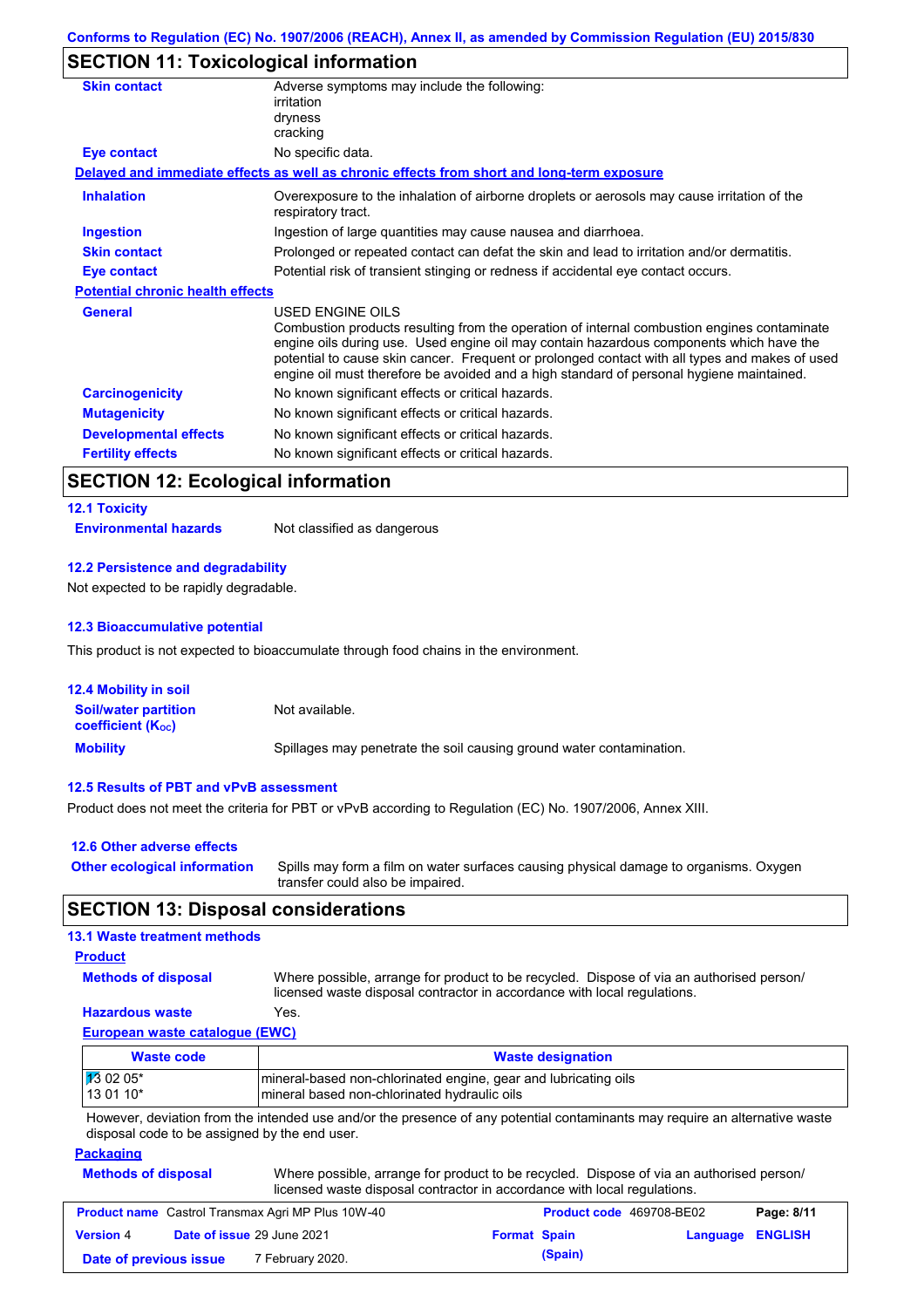# **SECTION 13: Disposal considerations**

This material and its container must be disposed of in a safe way. Care should be taken when handling emptied containers that have not been cleaned or rinsed out. Empty containers or liners may retain some product residues. Empty containers represent a fire hazard as they may contain flammable product residues and vapour. Never weld, solder or braze empty containers. Avoid dispersal of spilt material and runoff and contact with soil, waterways, drains and sewers. **References** Commission 2014/955/EU Directive 2008/98/EC

### **SECTION 14: Transport information**

|                                           | <b>ADR/RID</b> | <b>ADN</b>     | <b>IMDG</b>    | <b>IATA</b>    |
|-------------------------------------------|----------------|----------------|----------------|----------------|
| 14.1 UN number                            | Not regulated. | Not regulated. | Not regulated. | Not regulated. |
| 14.2 UN proper<br>shipping name           |                |                |                |                |
| <b>14.3 Transport</b><br>hazard class(es) |                |                |                |                |
| <b>14.4 Packing</b><br>group              |                |                |                |                |
| 14.5<br><b>Environmental</b><br>hazards   | No.            | No.            | No.            | No.            |
| <b>Additional</b><br>information          |                |                |                |                |

**14.6 Special precautions for user** Not available.

**14.7 Transport in bulk according to IMO instruments** Not available.

### **SECTION 15: Regulatory information**

|                                                                                                                                                          | 15.1 Safety, health and environmental regulations/legislation specific for the substance or mixture                            |                          |          |                |
|----------------------------------------------------------------------------------------------------------------------------------------------------------|--------------------------------------------------------------------------------------------------------------------------------|--------------------------|----------|----------------|
| EU Regulation (EC) No. 1907/2006 (REACH)                                                                                                                 |                                                                                                                                |                          |          |                |
|                                                                                                                                                          | Annex XIV - List of substances subject to authorisation                                                                        |                          |          |                |
| <b>Annex XIV</b>                                                                                                                                         |                                                                                                                                |                          |          |                |
| None of the components are listed.                                                                                                                       |                                                                                                                                |                          |          |                |
| <b>Substances of very high concern</b>                                                                                                                   |                                                                                                                                |                          |          |                |
| None of the components are listed.                                                                                                                       |                                                                                                                                |                          |          |                |
| EU Regulation (EC) No. 1907/2006 (REACH)                                                                                                                 |                                                                                                                                |                          |          |                |
| <b>Annex XVII - Restrictions</b><br>on the manufacture.<br>placing on the market<br>and use of certain<br>dangerous substances,<br>mixtures and articles | Not applicable.                                                                                                                |                          |          |                |
| <b>Other regulations</b>                                                                                                                                 |                                                                                                                                |                          |          |                |
| <b>REACH Status</b>                                                                                                                                      | The company, as identified in Section 1, sells this product in the EU in compliance with the<br>current requirements of REACH. |                          |          |                |
| <b>United States inventory</b><br>(TSCA 8b)                                                                                                              | All components are active or exempted.                                                                                         |                          |          |                |
| <b>Australia inventory (AICS)</b>                                                                                                                        | All components are listed or exempted.                                                                                         |                          |          |                |
| <b>Canada inventory</b>                                                                                                                                  | All components are listed or exempted.                                                                                         |                          |          |                |
| <b>China inventory (IECSC)</b>                                                                                                                           | All components are listed or exempted.                                                                                         |                          |          |                |
| <b>Japan inventory (ENCS)</b>                                                                                                                            | All components are listed or exempted.                                                                                         |                          |          |                |
| <b>Korea inventory (KECI)</b>                                                                                                                            | All components are listed or exempted.                                                                                         |                          |          |                |
| <b>Product name</b> Castrol Transmax Agri MP Plus 10W-40                                                                                                 |                                                                                                                                | Product code 469708-BE02 |          | Page: 9/11     |
| Date of issue 29 June 2021<br><b>Version 4</b>                                                                                                           |                                                                                                                                | <b>Format Spain</b>      | Language | <b>ENGLISH</b> |

**Date of previous issue** 7 February 2020.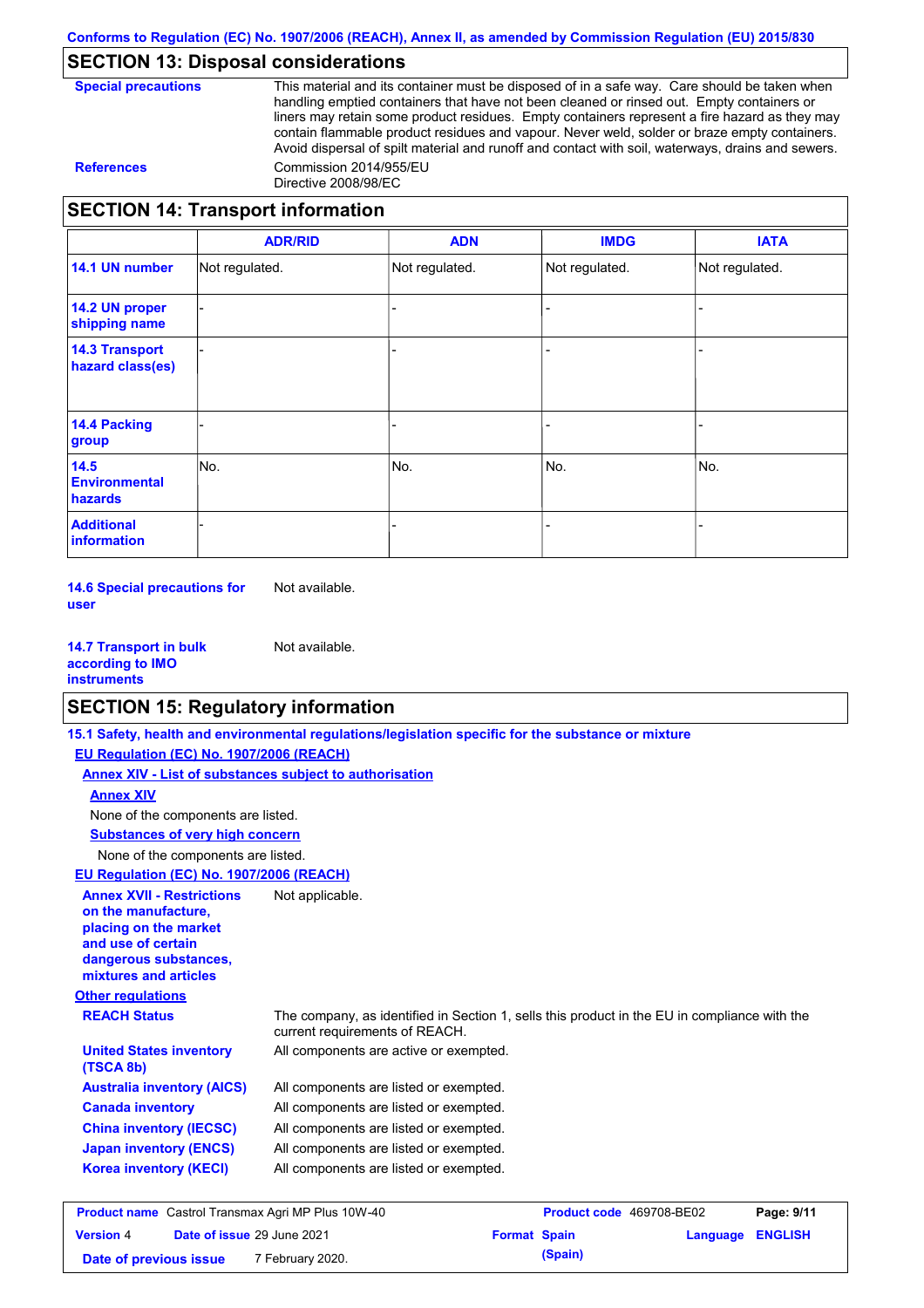# **SECTION 15: Regulatory information**

| <b>Philippines inventory</b><br>(PICCS)                         | All components are listed or exempted. |
|-----------------------------------------------------------------|----------------------------------------|
| <b>Taiwan Chemical</b><br><b>Substances Inventory</b><br>(TCSI) | All components are listed or exempted. |
| Ozone depleting substances (1005/2009/EU)                       |                                        |
|                                                                 |                                        |
| Not listed.                                                     |                                        |
| Prior Informed Consent (PIC) (649/2012/EU)<br>Not listed.       |                                        |
| <b>EU - Water framework directive - Priority substances</b>     |                                        |
| None of the components are listed.                              |                                        |
| <b>Seveso Directive</b>                                         |                                        |
| This product is not controlled under the Seveso Directive.      |                                        |
|                                                                 |                                        |
|                                                                 |                                        |

| <b>15.2 Chemical safety</b> | A Chemical Safety Assessment has been carried out for one or more of the substances within  |
|-----------------------------|---------------------------------------------------------------------------------------------|
| assessment                  | this mixture. A Chemical Safety Assessment has not been carried out for the mixture itself. |

# **SECTION 16: Other information**

| <b>Abbreviations and acronyms</b>                        | Inland Waterway                                               | ADN = European Provisions concerning the International Carriage of Dangerous Goods by    |             |
|----------------------------------------------------------|---------------------------------------------------------------|------------------------------------------------------------------------------------------|-------------|
|                                                          |                                                               | ADR = The European Agreement concerning the International Carriage of Dangerous Goods by |             |
|                                                          | Road                                                          |                                                                                          |             |
|                                                          | ATE = Acute Toxicity Estimate                                 |                                                                                          |             |
|                                                          | BCF = Bioconcentration Factor                                 |                                                                                          |             |
|                                                          | CAS = Chemical Abstracts Service                              |                                                                                          |             |
|                                                          |                                                               | CLP = Classification, Labelling and Packaging Regulation [Regulation (EC) No. 1272/2008] |             |
|                                                          | CSA = Chemical Safety Assessment                              |                                                                                          |             |
|                                                          | CSR = Chemical Safety Report                                  |                                                                                          |             |
|                                                          | DMEL = Derived Minimal Effect Level                           |                                                                                          |             |
|                                                          | DNEL = Derived No Effect Level                                |                                                                                          |             |
|                                                          |                                                               | EINECS = European Inventory of Existing Commercial chemical Substances                   |             |
|                                                          | ES = Exposure Scenario                                        |                                                                                          |             |
|                                                          | EUH statement = CLP-specific Hazard statement                 |                                                                                          |             |
|                                                          | EWC = European Waste Catalogue                                |                                                                                          |             |
|                                                          |                                                               | GHS = Globally Harmonized System of Classification and Labelling of Chemicals            |             |
|                                                          | IATA = International Air Transport Association                |                                                                                          |             |
|                                                          | IBC = Intermediate Bulk Container                             |                                                                                          |             |
|                                                          | <b>IMDG = International Maritime Dangerous Goods</b>          |                                                                                          |             |
|                                                          | LogPow = logarithm of the octanol/water partition coefficient |                                                                                          |             |
|                                                          |                                                               | MARPOL = International Convention for the Prevention of Pollution From Ships, 1973 as    |             |
|                                                          |                                                               | modified by the Protocol of 1978. ("Marpol" = marine pollution)                          |             |
|                                                          |                                                               | OECD = Organisation for Economic Co-operation and Development                            |             |
|                                                          | PBT = Persistent, Bioaccumulative and Toxic                   |                                                                                          |             |
|                                                          | <b>PNEC = Predicted No Effect Concentration</b>               |                                                                                          |             |
|                                                          |                                                               | REACH = Registration, Evaluation, Authorisation and Restriction of Chemicals Regulation  |             |
|                                                          | [Regulation (EC) No. 1907/2006]                               |                                                                                          |             |
|                                                          |                                                               | RID = The Regulations concerning the International Carriage of Dangerous Goods by Rail   |             |
|                                                          | <b>RRN = REACH Registration Number</b>                        |                                                                                          |             |
|                                                          | SADT = Self-Accelerating Decomposition Temperature            |                                                                                          |             |
|                                                          | SVHC = Substances of Very High Concern                        |                                                                                          |             |
|                                                          |                                                               | STOT-RE = Specific Target Organ Toxicity - Repeated Exposure                             |             |
|                                                          |                                                               | STOT-SE = Specific Target Organ Toxicity - Single Exposure                               |             |
|                                                          | TWA = Time weighted average                                   |                                                                                          |             |
|                                                          | $UN = United Nations$                                         |                                                                                          |             |
|                                                          | UVCB = Complex hydrocarbon substance                          |                                                                                          |             |
|                                                          | VOC = Volatile Organic Compound                               |                                                                                          |             |
|                                                          | vPvB = Very Persistent and Very Bioaccumulative               |                                                                                          |             |
|                                                          |                                                               | Varies = may contain one or more of the following 64741-88-4 / RRN 01-2119488706-23,     |             |
|                                                          |                                                               | 64741-89-5 / RRN 01-2119487067-30, 64741-95-3 / RRN 01-2119487081-40, 64741-96-4/ RRN    |             |
|                                                          |                                                               | 01-2119483621-38, 64742-01-4 / RRN 01-2119488707-21, 64742-44-5 / RRN                    |             |
|                                                          |                                                               | 01-2119985177-24, 64742-45-6, 64742-52-5 / RRN 01-2119467170-45, 64742-53-6 / RRN        |             |
|                                                          |                                                               | 01-2119480375-34, 64742-54-7 / RRN 01-2119484627-25, 64742-55-8 / RRN                    |             |
|                                                          |                                                               | 01-2119487077-29, 64742-56-9 / RRN 01-2119480132-48, 64742-57-0 / RRN                    |             |
|                                                          |                                                               | 01-2119489287-22, 64742-58-1, 64742-62-7 / RRN 01-2119480472-38, 64742-63-8,             |             |
|                                                          |                                                               | 64742-65-0 / RRN 01-2119471299-27, 64742-70-7 / RRN 01-2119487080-42, 72623-85-9 /       |             |
|                                                          |                                                               |                                                                                          |             |
| <b>Product name</b> Castrol Transmax Agri MP Plus 10W-40 |                                                               | <b>Product code</b> 469708-BE02                                                          | Page: 10/11 |

| <b>Product name</b> Castrol Transmax Agri MP Plus 10W-40 |  |                                   | Product code 469708-BE02 |         | Page: 10/11      |  |
|----------------------------------------------------------|--|-----------------------------------|--------------------------|---------|------------------|--|
| <b>Version 4</b>                                         |  | <b>Date of issue 29 June 2021</b> | <b>Format Spain</b>      |         | Language ENGLISH |  |
| Date of previous issue                                   |  | <sup>7</sup> February 2020.       |                          | (Spain) |                  |  |